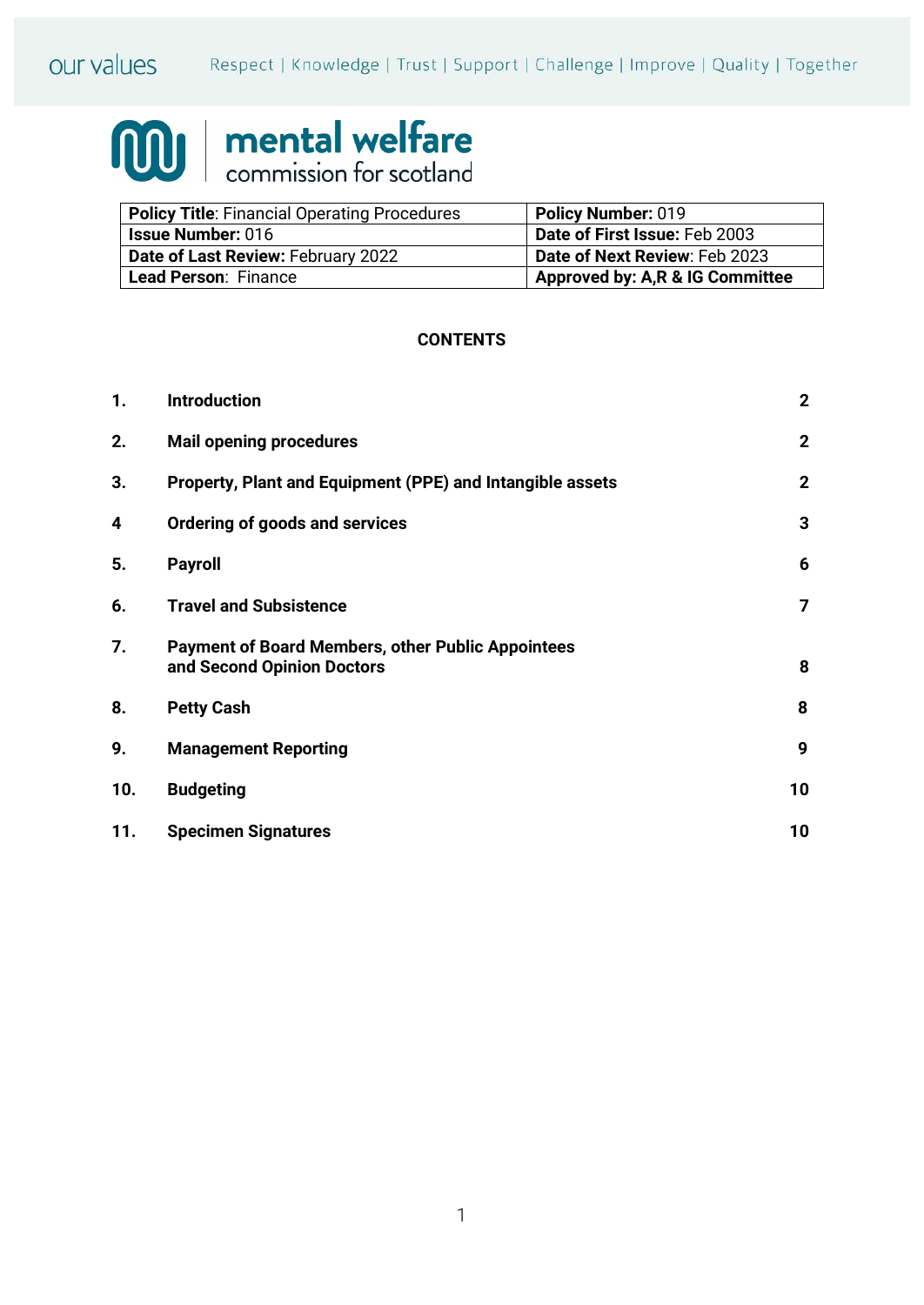## 1. **INTRODUCTION**

- 1.1 It is envisaged that the following financial procedures shall be applicable to all Commission staff and public appointees who are involved in a financial transaction. Where appropriate the procedures should be read in conjunction with the current version of the Commission's Standing Financial Instructions (SFIs) and the Procurement Policy.
- 1.2 The purpose of these procedures is to provide a description of how financial controls are to operate at the Commission. It is intended that they should provide clarification as to matters of procedure and should be seen as a working guide for all staff.
- 1.3 The references made throughout the procedures are to the SEAS system. SEAS is the name of the Scottish Government's accounting system and is utilised by the Commission. Instructions on how to use the SEAS system are detailed in the appropriate training guide within the Finance Department.
- 1.4 As the Head of Corporate Services is responsible for keeping these financial procedures up to date, any required or suggested amendment should be brought to their attention. This document will be available on the Commission's Intranet and will be the first point of reference for the application of SFIs, with which these procedures must always be consistent.
- 1.5 Information additional to that set out below relating to the overall finance function, duties performed, key staff members, etc.is available from the Head of Corporate **Services**

# 2. **MAIL OPENING PROCEDURES**

2.1 Financial Mail is to be opened, date stamped, scanned and passed to the Finance Team. Although the possibility of cash or cheques being received by the Commission is extremely small, procedures exist to cover this possibility.

All cash and cheques received will be placed in the safe and the Finance Officer informed. Cash should be accounted for through petty cash.

2.2 Invoices and credit notes received in the mail are date stamped, scanned and passed to the Finance Team.

# 3. **PROPERTY, PLANT AND EQUIPMENT (PPE) AND INTANGIBLE ASSETS**

- 3.1 Definition
	- Future benefit
		- o The acquisition of the asset will give the organisation future economic benefits
	- Threshold
		- The asset should cost more than £5,000 (including irrecoverable VAT) or more than £20,000 in the case of grouped assets. The Commission maintains these levels in line with the updated NHS Capital Accounting Manual.
	- Attributable costs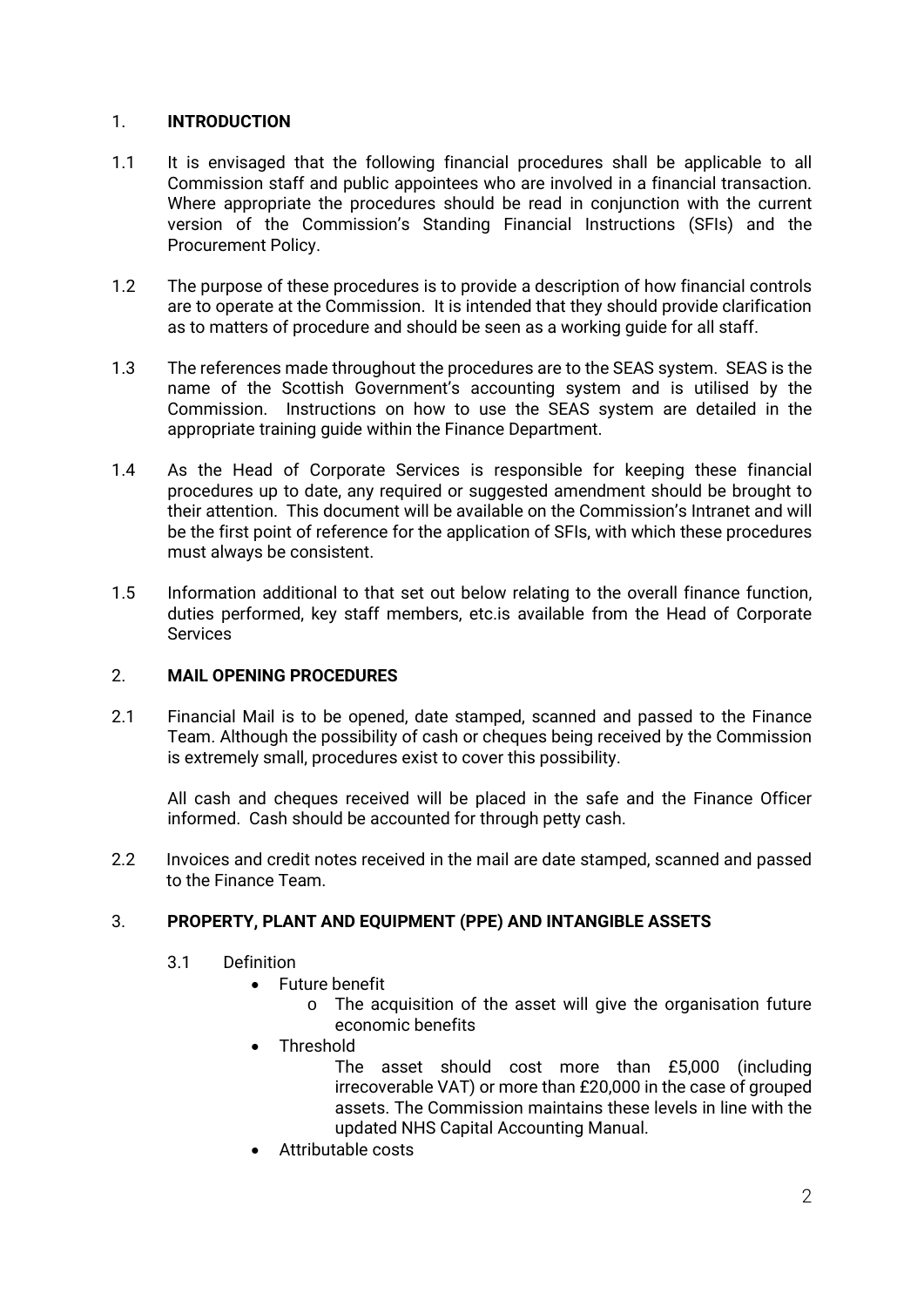- o All directly attributable costs in bringing the asset into use should be included in line with the capital accounting manual.
- Leased Assets
	- o Where assets are acquired under a Finance lease they must be capitalised. New accounting regulations to remove the distinction between Finance and Operating Leases (IFRS 16) apply from 1<sup>st</sup> April 2022
- The Resource Accounting Manual and NHS Scotland Capital Accounting Manual govern the rules for treatment of Property, Plant and equipment (PPE) and Intangible assets.
- 3.2 Acquisition of Property, Plant and Equipment (PPE)
	- Option Appraisal Procedure
	- Normal Purchase Order procedure (see 4 below)
	- Grouped assets
	- Property, Plant and Equipment (PPE)
	- PPE are assets which have physical substance e.g. computing equipment and have a life of at least one year.
- 3.3 Intangible assets
	- An intangible asset is an asset which has no physical substance e.g. computing software and has a life of at least one year. Capitalisation of software applies to generic and bespoke products.
- 3.4 Disposal of assets
	- Where an asset is sold (including transfer of ownership), scrapped/demolished, destroyed or otherwise disposed of, a final adjustment will be required to reflect the disposal in the accounts, and to take account of any profit or loss on disposal, if appropriate. The profit or loss may be defined as the difference between net disposal proceeds and net book value.
	- The procedure for disposal must be agreed prior to disposal.
- 3.5 Depreciation / Amortisation of Assets
	- Assets should be charged to the operating statement in line with their useful life.
	- Depreciation/amortisation will start in the month after the asset(s) come(s) into use.
	- The Commission will set the deprecation/ amortisation rates.

# **4 ORDERING OF GOODS AND SERVICES AND PAYMENT OF SUPPLIERS**

- 4.1 In accordance with the Commission's Standing Financial Instructions (SFIs), goods and services are to be obtained in accordance with the Commission Procurement Policy (59). All orders of any kind are to be made through official systems, and suppliers are informed of this restriction. Staff are to use the Commission's electronic purchase order system, EASEbuy, with the exception of government electronic purchasing card (EPC) and petty cash purchases. There are currently 2 order forms in circulation:
	- electronic order form (EASEbuy)
	- generic MWC paper order form to be used to support Government Procurement Card (EPC) and Petty Cash purchases (currently online)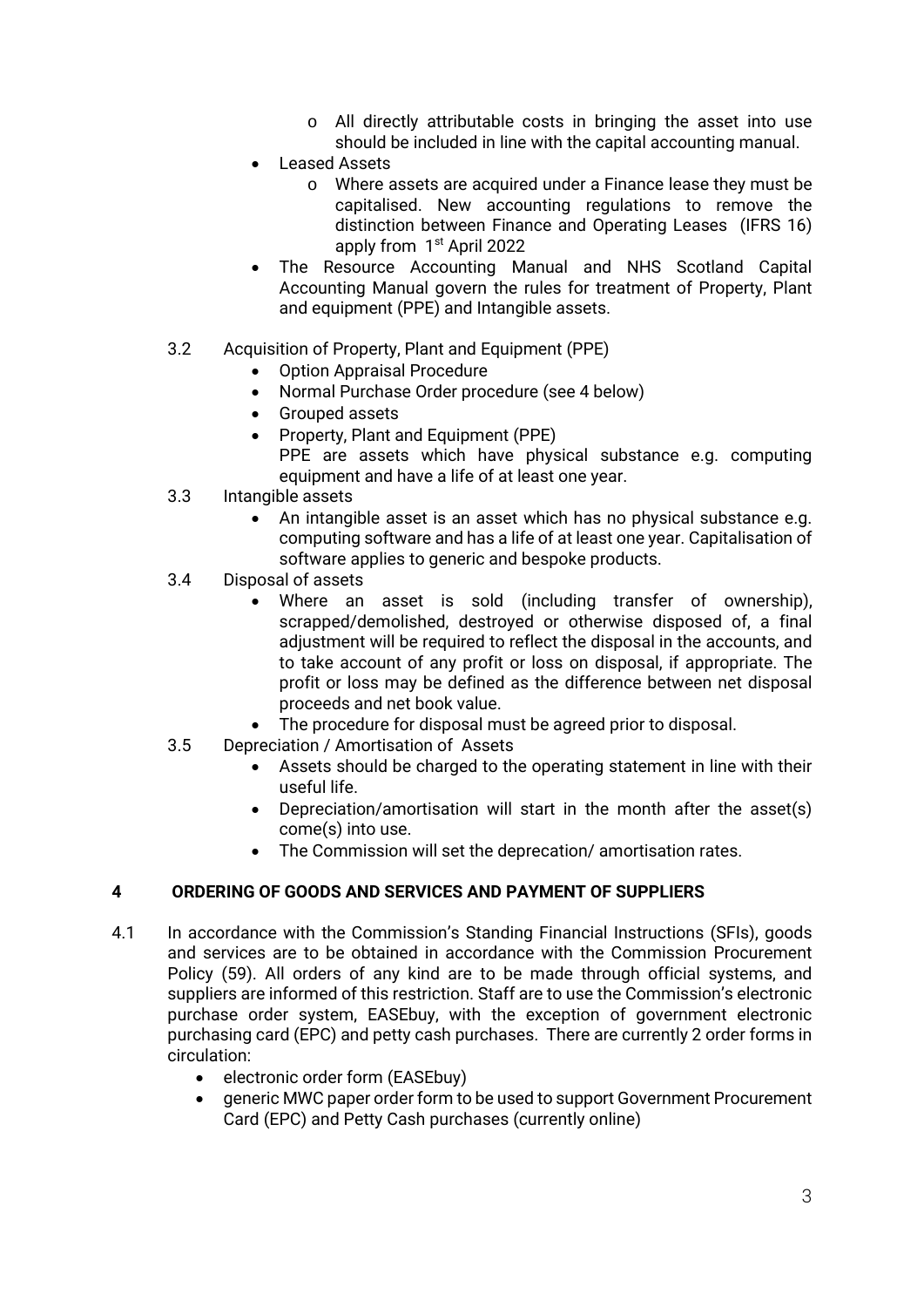In exceptional circumstances, the Head of Corporate Services may authorise verbal orders. For all such orders, a written order must follow immediately.

#### 4.2 **Procedures**

Before following the detailed procedures below, staff are advised to read the Commission's Procurement Policy.

To buy goods and services (other than EPC and Petty cash), staff must raise a requisition using the MWC electronic ordering system, [EASEbuy.](http://10.8.128.196/InExec/SEAndMe/Finance-Procurement/EASEbuy-Intranet-site/Intro) Staff must have received the appropriate training to be able to access EASEbuy. The requisition form will lead staff through those fields that need to be completed. Fields will include account codes and VAT status.

Minor office purchases can be reimbursed from Petty cash (when staff are in the office) subject to valid proof of purchase. The purchase of goods and services by Government Procurement Card (EPC) must be supported by a paper/(online) MWC purchase order form.

Official order forms (Electronic or otherwise) will:

- contain information on costs and prices as necessary
- only be issued once approved by a member of staff whose name appears on a list approved by the Head of Corporate Services
- where appropriate, include terms regarding delivery, carriage, variations etc.

Official orders will only be placed for an item covered by an approved budget and will not be subdivided so as to avoid budget limits for authorisation purposes.

Coding guides are available to staff but if staff have any doubt about account codes or VAT status, please ask for assistance from a member of the Finance Team. It is far easier to have sorted out coding and VAT status at source than later on.

- 4.3 The electronic requisition is submitted to approvers already set up in the system. The approver will approve or reject the requisition.
- 4.4 Once approved, the purchase order is automatically submitted to the supplier.
- 4.5 The supplier will submit an invoice to the MWC. All invoices will be sent to the Finance department (either electronically or by post) when received by the Commission. The Finance Officer will then send the invoice to the requisitioner for 'receipting' in Easebuy.
- 4.6 The requisitioner should check and 'receipt' the invoice as soon as possible and, as a maximum, within two working days. Any queries regarding price, quality and quantity should be taken up with the supplier by the requisitioner. Finance should be notified of any such issue. Invoices must not be altered by Commission staff. A credit note for the appropriate amount should be obtained from the supplier.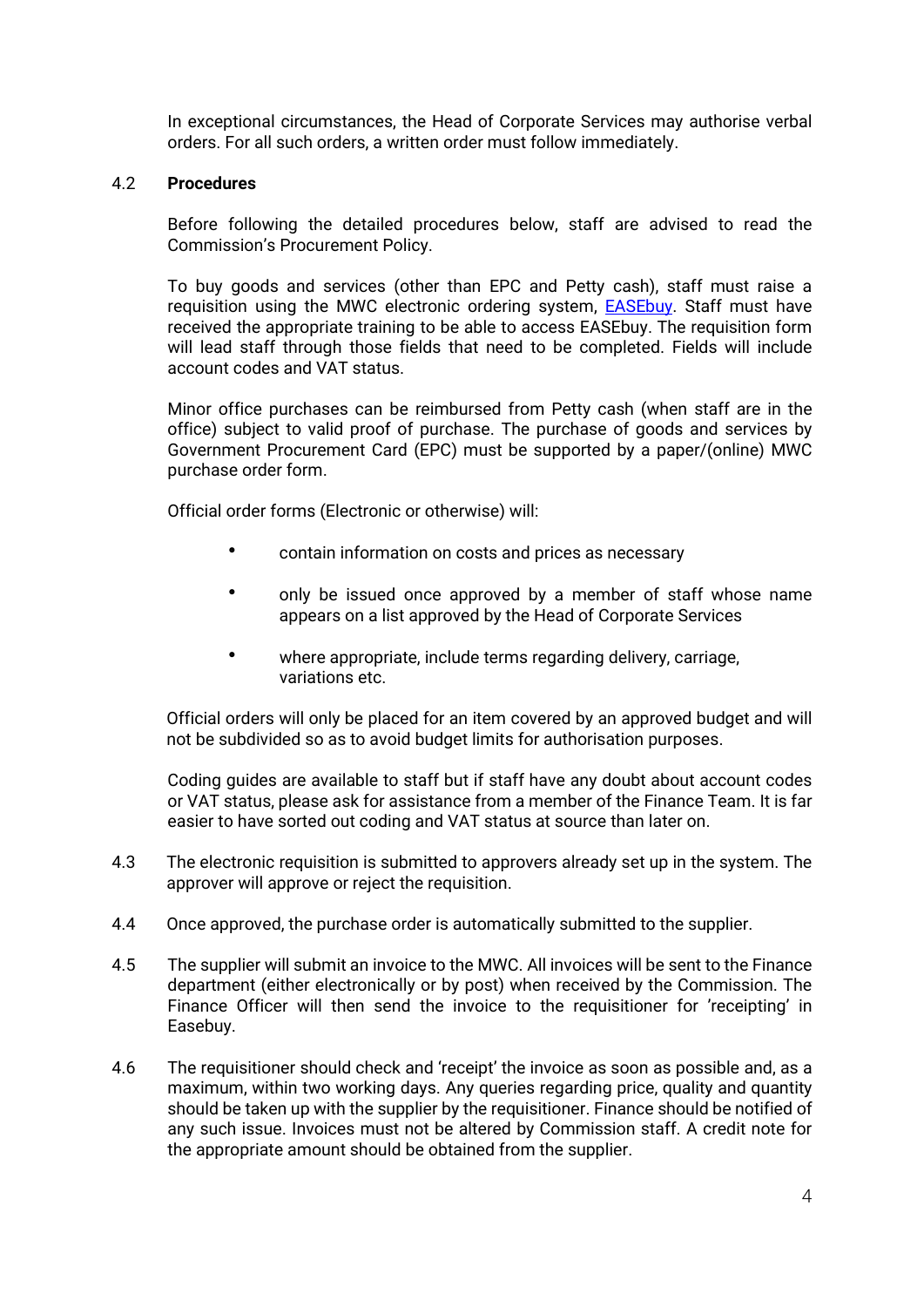- 4.7 The Scottish Government is committed to 10 day payment terms for all suppliers. All staff should ensure invoices are processed quickly to ensure this tight schedule is met.
- 4.8 The certified invoice once returned to the Finance Department will be cleared on SEAS by way of the three way matching process.
- 4.9 The Scottish Government pay the invoice through BACS and issue an SG remittance advice as well.

#### **4.10 Procedures for agency staff payments**

Most recruitment agencies operate a system whereby the agency staff complete electronic timesheets which the line manager approves on line. In order for us to ensure that we are making payment for the actual hours worked the HR Officer or Line Manager will check the financial charge per the invoice against the hours approved by way of secure on-line access to the approved data.

#### **4.11 Electronic Procurement Card (EPC) Usage**

The Electronic Procurement Card (EPC) is a method of payment of bona fide MWC costs and should be used in conjunction with normal procedures i.e. within the normal authority limits set out in the Standing Financial Instructions and Financial Operating Procedures.

The limit on each card varies from is £1,000 to £5,000 per transaction.

The card is available for use in the following circumstances;

- One-off payments where the supplier is not already set up on EASEbuy / SEAS
- Internet purchases
- Payment over the telephone

Generally it should not be used for payment of personal travel and subsistence, unless there are exceptional circumstances which must be discussed with the Finance Officer, Finance Manager or Head of Corporate services. Individuals requiring an EPC for T&S should contact the Finance Officer. Guidance on staff EPC usage for Travel and Subsistence can be found in the Travel & Subsistence policy.

Card details are not to be e-mailed to suppliers as this information could be forwarded and misused. If purchases are being made on the internet, extreme caution should be exercised. Only reputable and well known companies with secure web sites should be used (usually indicated by a padlock symbol at the bottom of the screen with 'https' in the address).

Procedure to use the EPC is as follows;

Member of staff emails request to purchase to authoriser (with delegated spend powers) Authoriser forwards email to finance with approval. Finance assigns PO number and makes purchase. Records are filed electronically in the Finance Drive.

Member of staff to pass copies of any confirmation e-mails on to Finance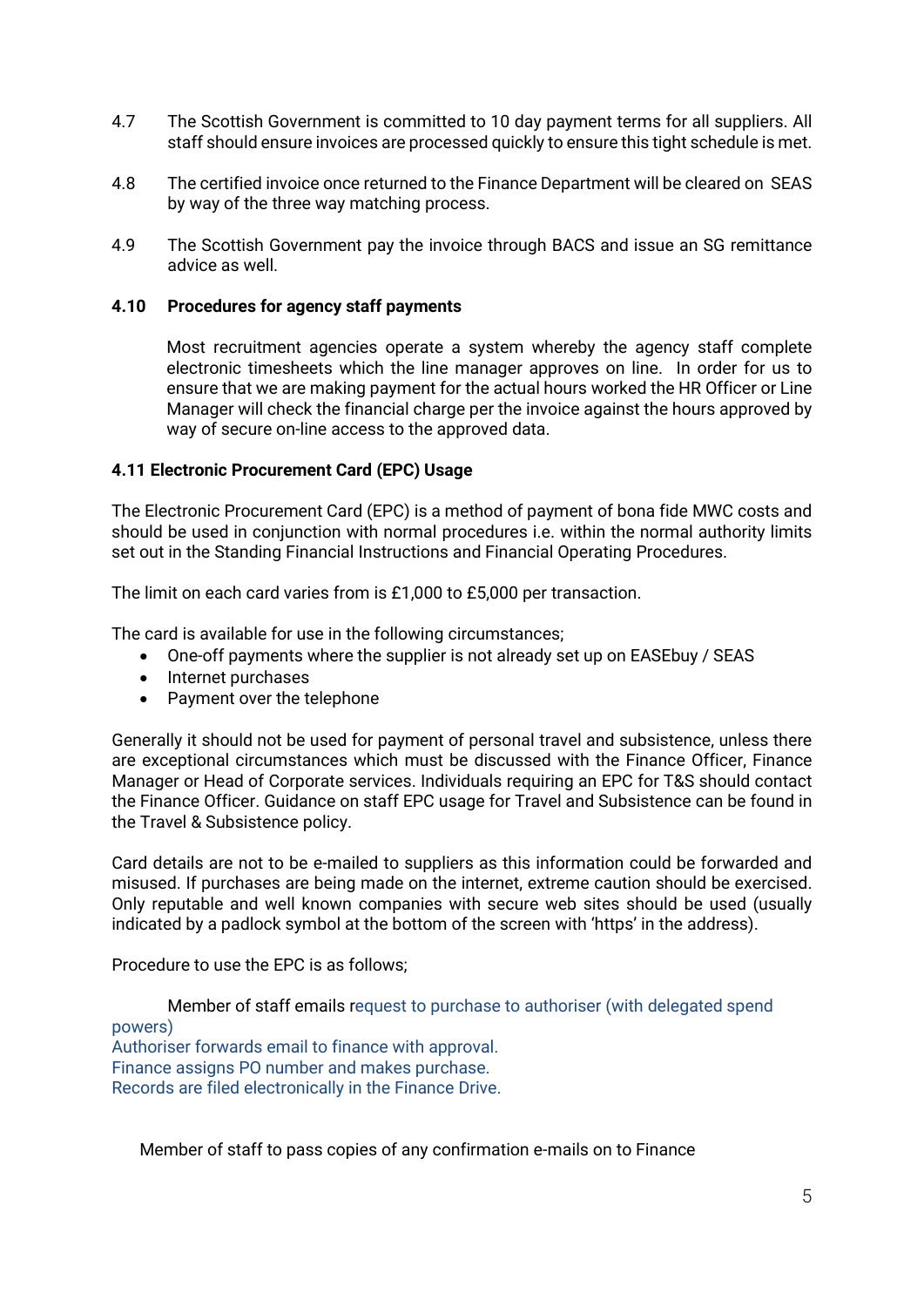Member of staff to pass any related invoices / receipts that come in subsequently to Finance

Card holders must review transactions regularly on EPC website to ensure no errors Card Officer must review and approve transactions above

# **4.12 Manual Payments within SEAS (BACS / CHAPS)**

In certain circumstances, payments can be made using the SEAS Manual Payments system. Such payments will need to be authorised in line with the delegated authority listing appended to the Standing Financial instructions and be supported by appropriate documentation.

# **5. PAYROLL**

- 5.1 The Commission uses the services of the Scottish Government HR Shared Services (HRSS) payroll . The Commission has been a separate employer for PAYE purposes since 1<sup>st</sup> April 2018 with HRSS now acting as agent.
- 5.2 All changes for payroll are listed on the HR Changes spreadsheet. This spreadsheet is emailed to Finance by the HR officer (once approved by the HR manager) according to the payroll timetable. The Finance officer will then send to HRSS and deal with any queries. Most amendments need only be added to the spreadsheet. New starts and any other amendments requiring official forms are sent separately by email.

## **Notification of Appointment for Staff**

- 5.3 A Payroll file is prepared for the new employee by the HR Officer, containing all the relevant payroll paperwork relating to the new employee and amendments thereafter.
- 5.4 The HR officer completes the non-core entrant's form which accompanies the bank details form. If a P45 is available at the time this is included, if not it is sent when available. One copy of these documents is sent to HRSS and the other filed in the payroll file.

#### **Notification of Amendment to Pay for Staff**

- 5.5 When an employee's pay is to be increased through an incremental pay increase, the HR Officer will complete a pro-forma letter for approval by the HR Manager supported by a form confirming satisfactory performance. Once approved, the details are sent to HRSS via the monthly payroll spreadsheet. The HR Officer will also write to the employee outlining the new rate of pay.
- 5.6 The annual cost of living increase is determined by Scottish Government Pay Policy. The Finance Officer will provide HRSS with details of all staff and their new rate of pay on receipt of approval by the Head of Corporate Services.
- 5.7 The HR Manager will write to all staff outlining their new rate of pay. The Chief Executive will complete and authorise the pro-forma approving any alteration in remuneration for the Head of Corporate Services.

#### **Payment of Superannuation for Staff**

5.8 Processed through HRSS Payroll.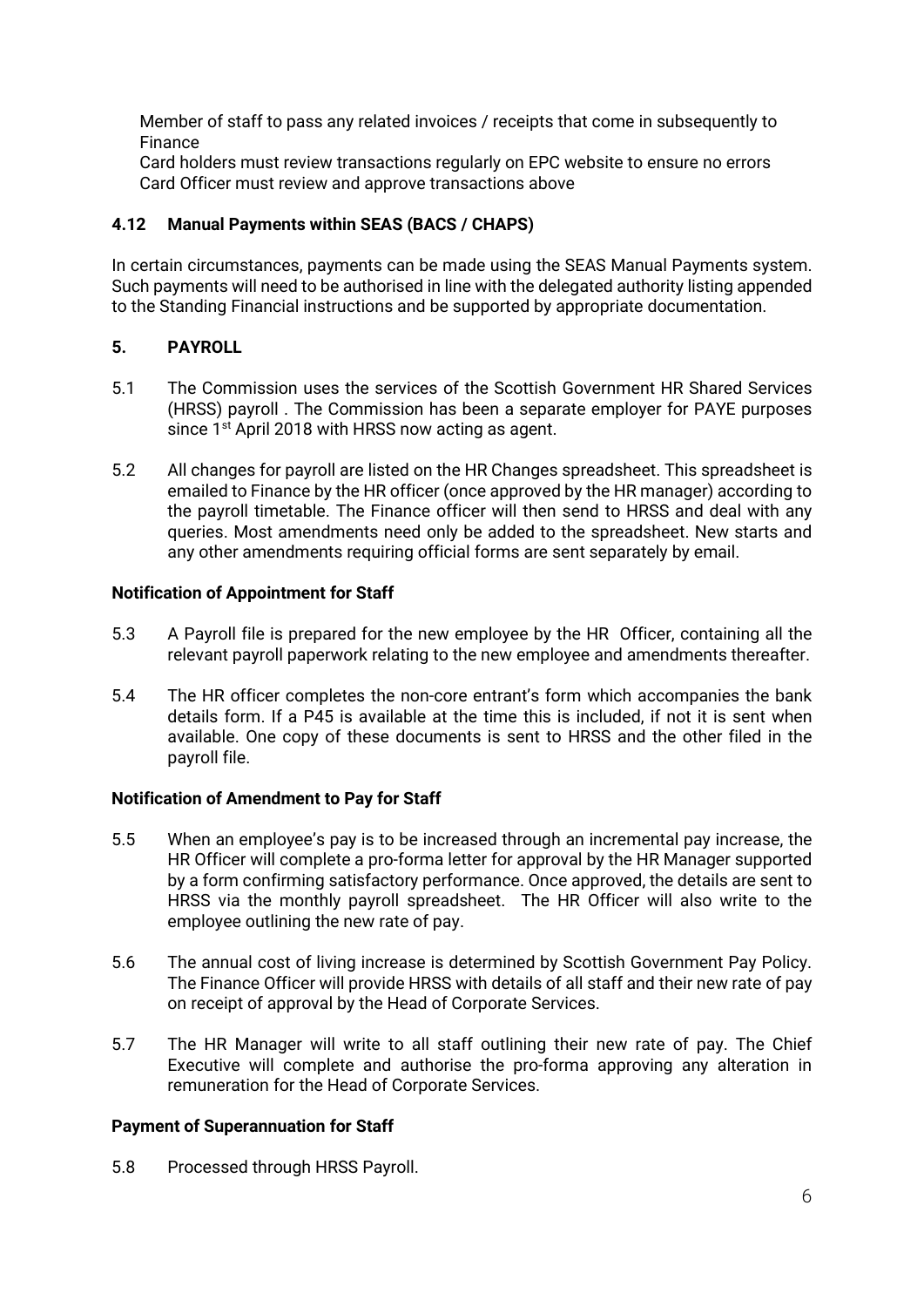## **Termination of Employment for Staff**

- 5.9 Staff will inform the Commission of their intention to leave by letter which will be filed in the HR files.
- 5.10 The HR Officer will prepare a letter for all employees whose employment is terminated for whatever reason, detailing date of termination and relevant payroll information.

#### **Checks on SG Payroll Outputs**

- 5**.**11 The Scottish Government Finance Department charge the Commission's payroll to the general ledger.
- 5.12 Immediately prior to processing the monthly payroll, HRSS will email a final check report to the Finance Officer who will ensure that all payroll amendments have been recently incorporated.
- 5.13 The Finance Officer checks every individual's payroll details on the monthly payroll reports and electronically downloads them onto a payroll spreadsheet. The payroll spreadsheet totals are reconciled to the general ledger report (trial balance) from SEAS prior to completion of the monthly management reports and dated and signed off as being arithmetically correct. A reconciliation to phased budget is also performed to ensure staff have been paid the correct amount.

## **6. TRAVEL AND SUBSISTENCE**

- 6.1 Staff and non-staff claiming travel and subsistence must do so in line with the Commission's Travel and Subsistence policy with claims being submitted on a regular basis. In exceptional circumstances, claims more than three months old may be accepted. Staff may apply for a SG credit card if they are regularly required to travel long distances in the course of their duties. Expenses incurred on a credit card must also be in line with Travel and Subsistence policy.
- 6.2 Claim forms (available electronically) should be submitted to the appropriate Line Manager for approval before being forwarded to Finance. Any alterations by claimants must be countersigned by the approving officer.
- 6.3 Claim forms will then be passed to the Finance Officer who will check the forms for amounts claimed and ensure all claims are backed up with receipts where appropriate. Claims cannot be routinely processed without supporting documentation.

Receipts must be attached. If there are any missing, the Finance Officer will ask the claimant to provide them. Following authorisation of the claim forms, the Finance Officer enters the T&S voucher into the Worthy causes module of SEAS. The T&S voucher transaction is approved in SEAS by the Finance Manager. The Finance Manager can only approve the transaction where the T&S voucher has been appropriately authorised as evidenced by a signature on the T&S voucher.

Travel and Subsistence vouchers should be marked with a sequential number e.g. 20XX/001. The vouchers should be filed in numerical order according to this numbering convention.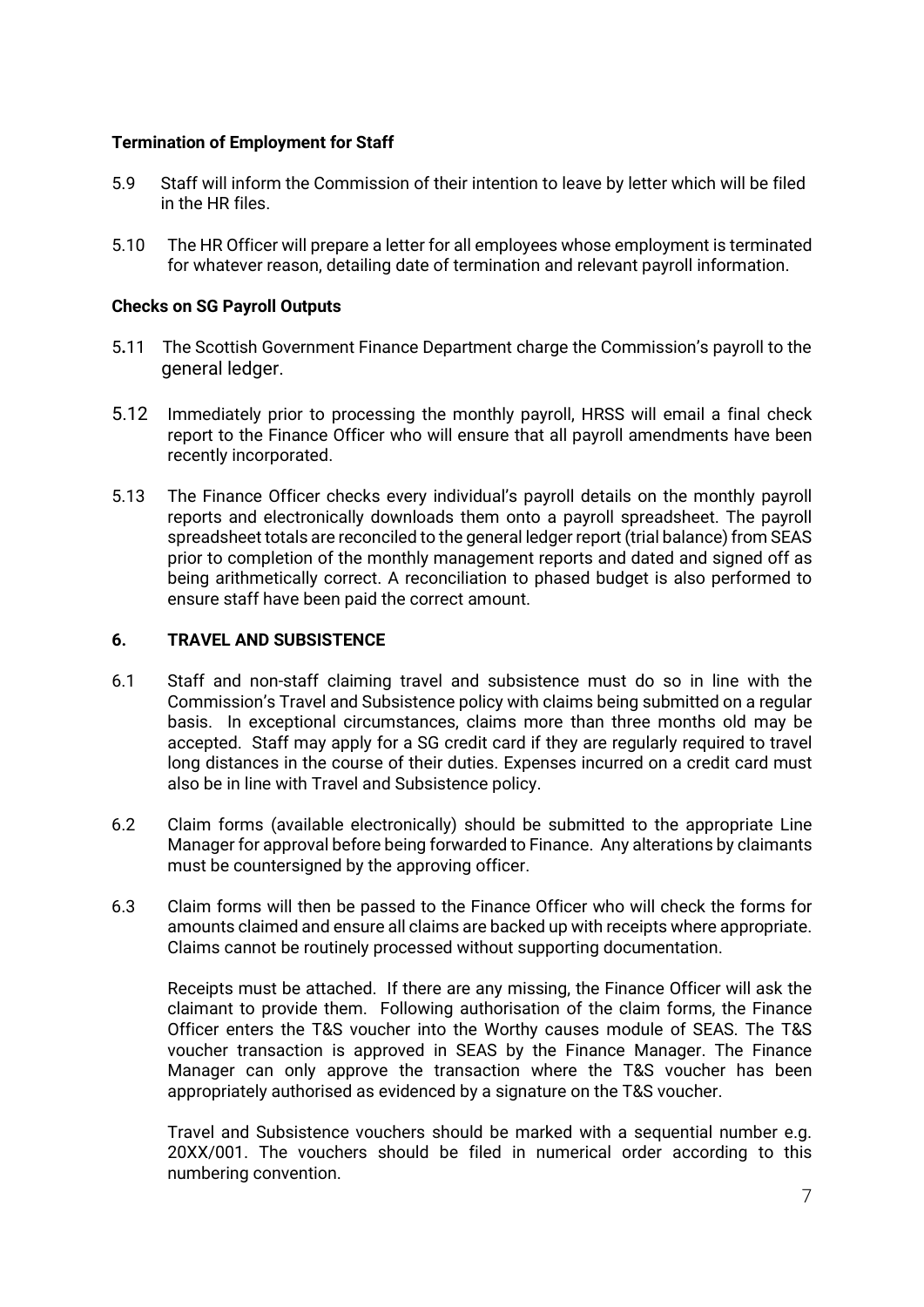6.4 The internal processing of all travel and subsistence claims should be completed within ten working days subject to line manager authorisation being available. T&S claims will be processed fortnightly in SEAS.

## **7. PAYMENT OF FEES AND TRAVEL & SUBSISTENCE TO BOARD MEMBERS, OTHER PUBLIC APPOINTEES AND SECOND OPINION DOCTORS**

- 7.1 These individuals claim fees and Travel & Subsistence by way of Fee Sheets. It should be noted that travel and subsistence claims should be within the guidelines set in the separate Commission policy no.45, Travel and Subsistence.
- 7.2 The fee rates are set annually by the Scottish Government.
- 7.3 Claimants are required to submit fee sheets timeously detailing visits, meetings and other Commission activities to the Commission. The fee sheets should also detail travel and subsistence to be claimed and should be supported by relevant receipts/ invoices as per the Travel and Subsistence Policy.
- 7.4 Once authorised by the appropriate authority within the Commission, the Finance officer checks the claim as follows;

Attendance verified by the appropriate MWC staff member Rates (fee rates and T&S) claimed are correct Mileage reasonable (use post codes and Google maps to spot check) Supporting documentation Signature of claimant Signature of approval

- 7.5 Details of claim are then entered onto the appropriate electronic Finance record. The Finance and IT Manager checks the pay file to original fee sheets before signing off the pay file.
- 7.6 A monthly excel file for each category of fee paid staff is e-mailed (anonymised text file hence no data protection issue) to payroll. This contains fees paid and T&S reclaimed (taxable and non-taxable).
- 7.7 Payroll records are reconciled to Finance records on a monthly basis.

# **8. PETTY CASH**

- 8.1 Petty cash is used to purchase small items which are essential to the efficient operation of the Office. It can also be used to reimburse officers for minor office supplies and postage costs. In certain circumstances it may also be used to pay items where payment by SG has not been possible or unduly delayed.
- 8.2 Payments from the petty cash bank account can be made by electronic bank transferBank payments must be in line with the authority laid out in the SFIs and supported by appropriate documentation.
- 8.3 The Finance Officer is responsible for arranging petty cash payments and replenishment from the Scottish Government. This is by way of BACS payment direct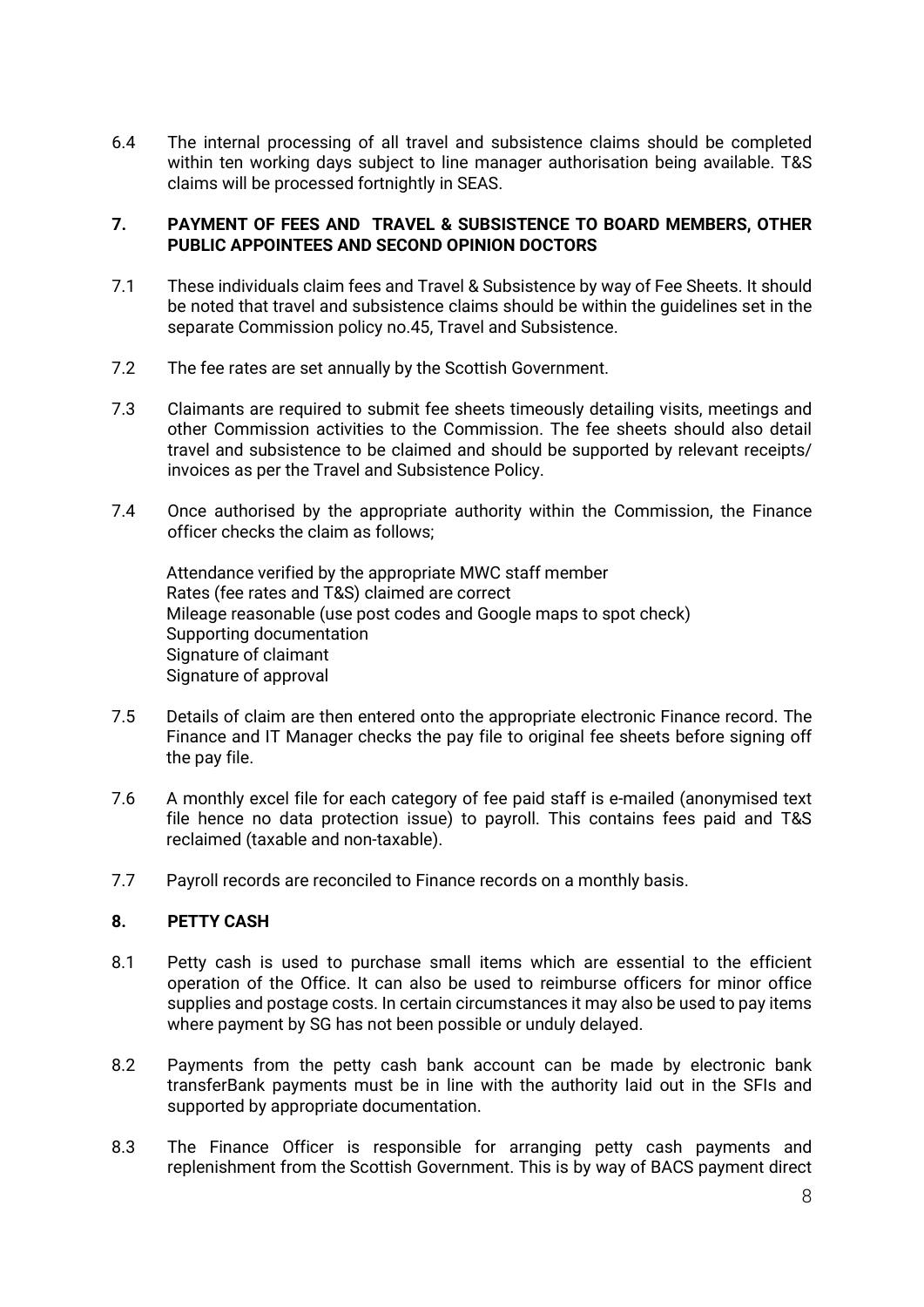to the Commission's petty cash bank account, held by the Royal Bank of Scotland. The HR Officer also has the facility to arrange payments. The Finance Manager approves all online payments from the petty cash account.

- 8.4 The Finance Officer records all purchases on a petty cash spreadsheet which is charged to the relevant account codes on a monthly basis. The Finance Officer reconciles the bank accounts against the relevant SEAS account code on a monthly basis. This reconciliation is to be reviewed by the Finance Manager on a monthly basis.
- 8.5 The Finance Manager will perform periodic spot checks on petty cash.

## 8.6

# **9. MANAGEMENT REPORTING**

- 9.1 The Finance and IT Manager prepares monthly Budget Statements from the end of June onwards for the Chief Executive and the Executive Leadership Team meeting .
- 9.2 A transaction analysis is taken from the SEAS system. This details all payments charged to the general ledger for the current month. The Finance Officer checks all of these payments and ensures payroll entries are consistent with payroll reports. This provides a check to ensure that payments charged to the Commission general ledger are correct and have been authorised by the Commission.
- 9.3 The Finance Officer follows up any queries on the transaction analysis with the appropriate Scottish Government staff.
- 9.4 A trial balance is taken from the SEAS system for every account code used for the Commission by the SEAS system. The totals for each account code in SEAS are linked into the ledger balances sheet of the monthly management report spreadsheet. The Finance Officer should check that the total on the Commission spreadsheet matches with the total from the trial balance.
- 9.5 The monthly payroll reports are checked by the Finance Officer (see 4.15).
- 9.6 The accruals sheet of the spreadsheet is then completed by the Finance Officer. The Finance Officer checks all invoices for the current month against those paid in the general ledger. If invoices are still outstanding and are for the current month they are accrued by entering them into the accrual spreadsheet. The accruals sheet is formulated such as to allow the totals for accruals for each account code to be entered automatically into the accruals section of the MWC ledger spreadsheet. A check is made that the total on the accruals sheet and the ledger sheet match.
- 9.7 Adjustments are then made on the MWC ledger sheet to translate the figures into the appropriate account codes for the monthly Budget statement. The Finance Officer maintains a current checklist of adjustments to be made. A check is made to ensure the total figure for adjustments reconciles to the budget statement and the balance sheet.
- 9.8 Prepayments are entered into the appropriate column of the MWC ledger. The Finance Officer maintains a current checklist of prepayments to be made.